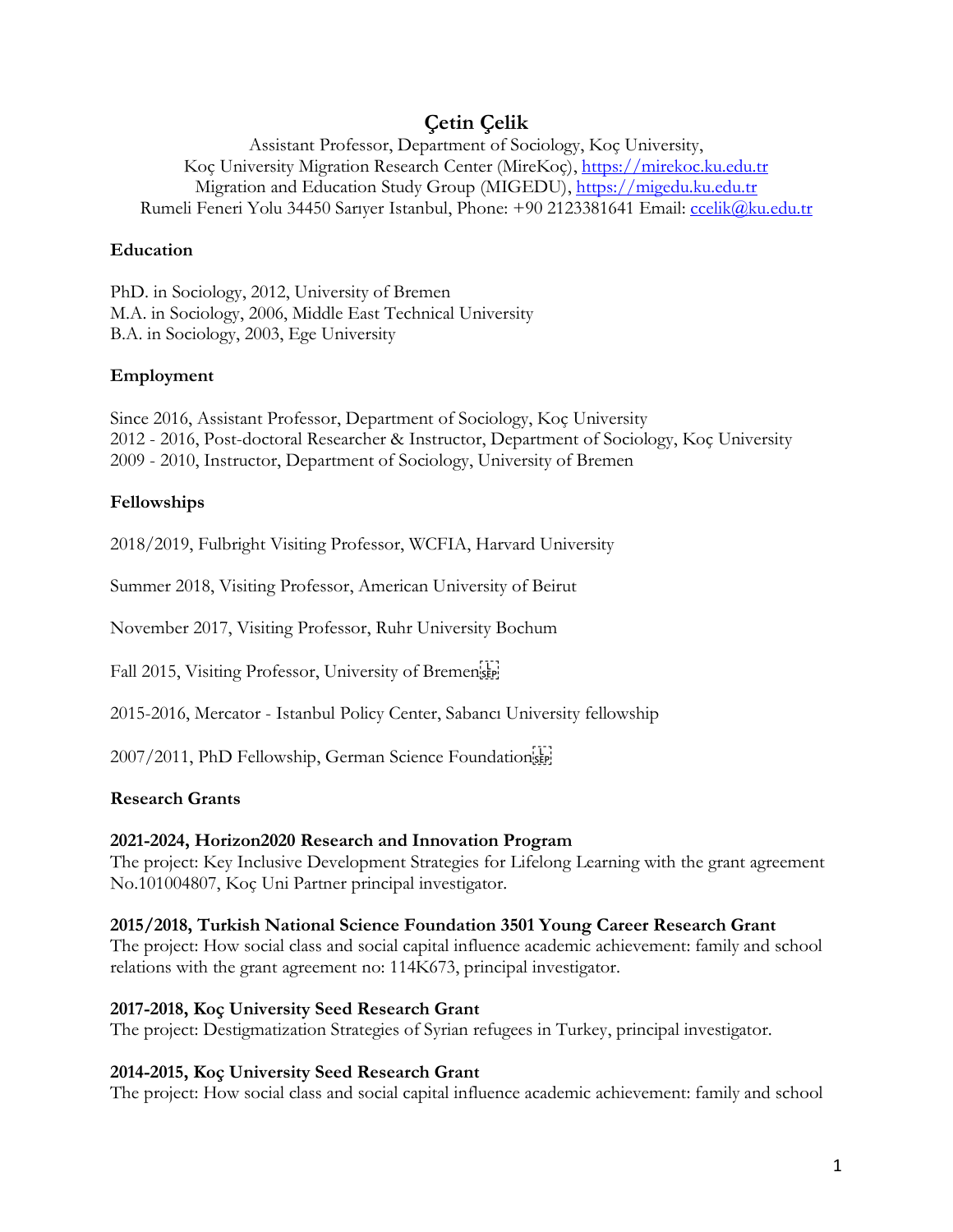relations, principal investigator.

### **2012/2016**, **FP7 Marie Curie Career Integration Grant**

The project: School Opportunity Structure and Student Achievement in Comparative Perspective with the grant agreement No: 304148.

# **Teaching**

Spring 2010, Structuration Theories: Sociological Theories of Anthony Giddens & Pierre Bourdieu, (with Jan-Ocko Heuer) **University of Bremen**

2013 – Present, Introduction to Sociology, Scientific Methods in Behavioral and Social Sciences, Migration and Globalization, Sociology of Education at **Koç University**

### **Publications**

### **Journal articles**

(Forthcoming) School as an oppressed site: how broader sociopolitical context informs educational processes in Turkish school with Kurdish school mix, *Intercultural Education.*

(2022) Tanıma ve Yanlış Tanıma: Kapsayıcı Eğitim, Okullar ve Etnisite, *Sosyoloji Araştırmaları Dergisi,*  <https://doi.org/10.18490/sosars.1111340>

(2022) Kurdish students' perceptions of stigma and their destigmatization strategies in urban contexts in Turkey, *Race, Ethnicity and Education* (with Serkan Turgut) <https://doi.org/10.1080/13613324.2022.2069735>

(2022) How Tracking Gets Under the Skin: German Education System and Social Consciousness of Turkish Descent Students in Basic Secondary School Tracks, *Ethnicities,* <https://doi.org/10.1177/14687968221083794>

(2022) When downward mobility haunts: reproduction crisis and educational strategies of Turkish middle-class under AK Party, *British Journal of sociology of Education,* DOI: 10.1080/01425692.2021.2018652 (with Tuğçe Özdemir)

(2021) Kürt gençlerinin etnik sınırlar algısı ve damgayla başa çıkma stratejileri [Kurdish youth's perceptions of ethnic boundaries and stigma, and their destigmatization strategies], *Sosyoloji Araştırmaları Dergisi,* 24 (3)<https://doi.org/10.18490/sosars.1014219> (with Serkan Turgut)

(2021) Why we have forgotten about refugee adaptation and why studying it in the Global South is critical, *Society,* 58, 169-176, https://doi.org/10.1007/s12115-021-00593-9

(2021) Forced migration and protection: Turkey's domestic responses to the forced migration of Syrian, *European Review,* <https://doi.org/10.1017/S1062798721000028> (with Holly White)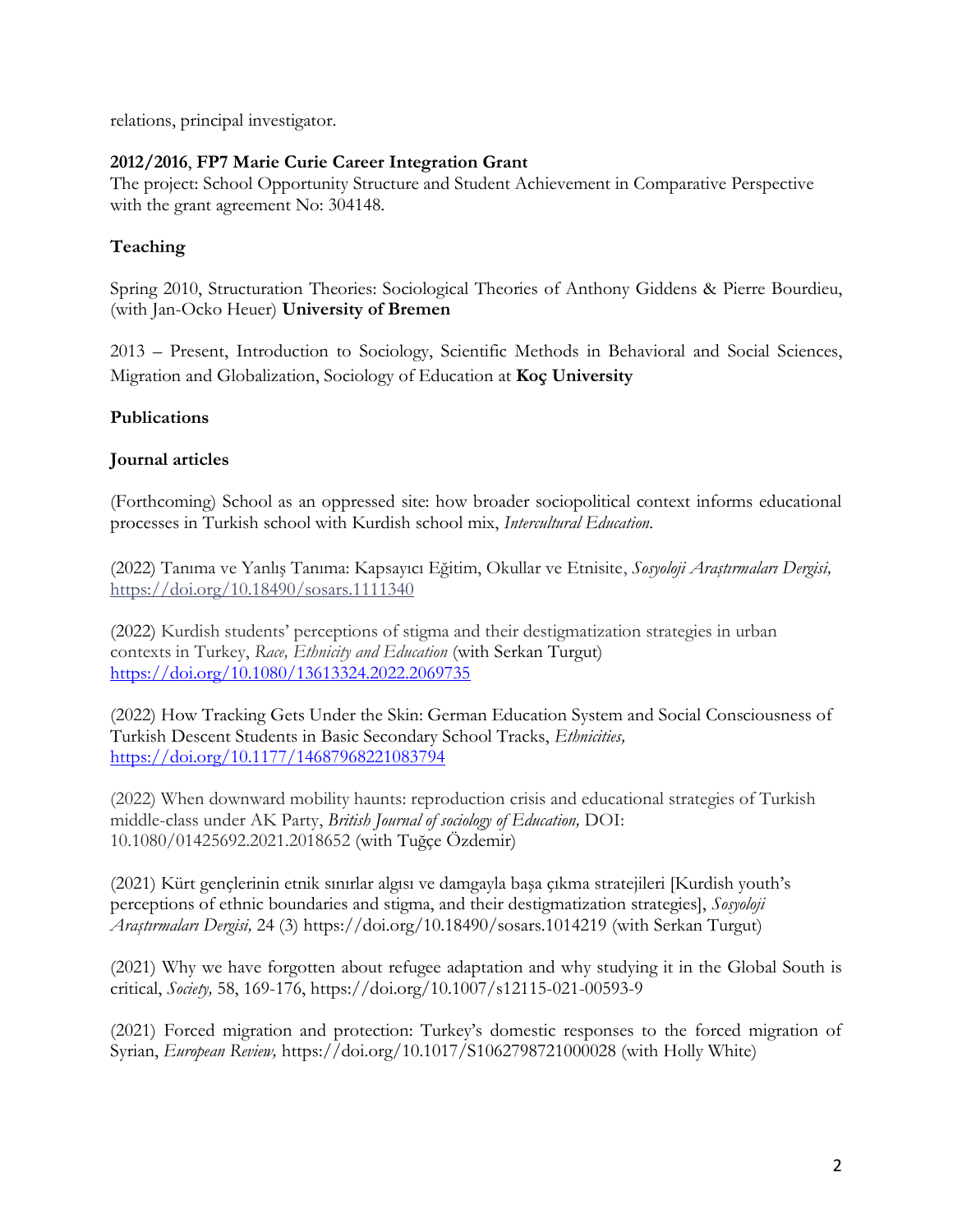(2020) Rethinking institutional habitus in education: A relational approach for studying its sources and impacts, *Sociology*,<https://doi.org/10.1177/0038038520966565>

(2020) The performance of educational systems in different welfare regimes in the school to work transitions; Denmark, France, Spain, Greece, Turkey, *Sosyoekonomi,* 28, (45[\).https://doi.org/10.17233/sosyoekonomi.2020.03.04](https://doi.org/10.17233/sosyoekonomi.2020.03.04)

(2019) Social justice or 'human capital' development through higher education: Experiences of scholarship students in Lebanon, *International Studies in Sociology of Education,*  <https://doi.org/10.1080/09620214.2019.1672574> (with Maissam Nimer)

(2018) Schools and refugee children: The case of syrians in Turkey, *International Migration,* <https://doi.org/10.1111/imig.12488> (with Ahmet İçduygu)

(2018) 'Yoksul ama Başarılı': Sosyal Sermaye, Etnisite ve Okul Başarısı ["Socieconomically poor but academically successful"; social capital, ethnicity, school achievement], *Akdeniz Eğitim Araştırmaları Dergisi,* https://doi.org/10.29329/mjer.2018.172.24

(2017) Disadvantaged, but morally superior: Ethnic boundary making strategies of second-generation male Turkish immigrant youth in Germany, *Identities: Global Studies in Culture and Power,*  <https://doi.org/10.1080/1070289X.2017.1305218>

(2016) Parental networks, ethnicity, and social and cultural capital: The societal dynamics of educational resilience in Turkey, *British Journal of sociology of Education,*  <https://doi.org/10.1080/01425692.2016.1218753>

(2015) "Having a German passport will not make me German": Reactive ethnicity and oppositional identity among disadvantaged male Turkish second-generation youth in Germany. *Ethnic and Racial Studies*, 38, 1646-1662. https://doi.org/10.1080/01419870.2015.1018298

### **Book chapters**

(2022) The Syrian in Turkey; the education pathways for refugees. In Gamze Evcimen and Fatma Müge Göcek (eds.) *Handbook of Sociology and the Middle East,* I.B. Tauris (with Ahmet İçduygu) 978- 0755639427

(2019) Fragile transitions from education to employment: Youth, gender and migrant status in the EU. In Enzo Colombo, Paola Rebughini (eds.), *The politics of the present. How young adults are constructing our future*. Routledge (with Fatoş Gökşen, Alpay Filiztekin, İbrahim Öker & Mark Smith)

(2019) Educational Inequalities within the Context of Turkish Community in Germany. In Ebru Turhanlı (eds.), *Relations between Turkey and Germany reconsidered: New dimensions, new challenges*. NOMOS Verlag

(2018) Social class, institutional habitus and high school choices. In Aina Tarabini & Nicola Ingram (eds.) *Educational choices, aspirations and transitions in Europe: Systemic, Institutional and Subjective Challenges*. Routledge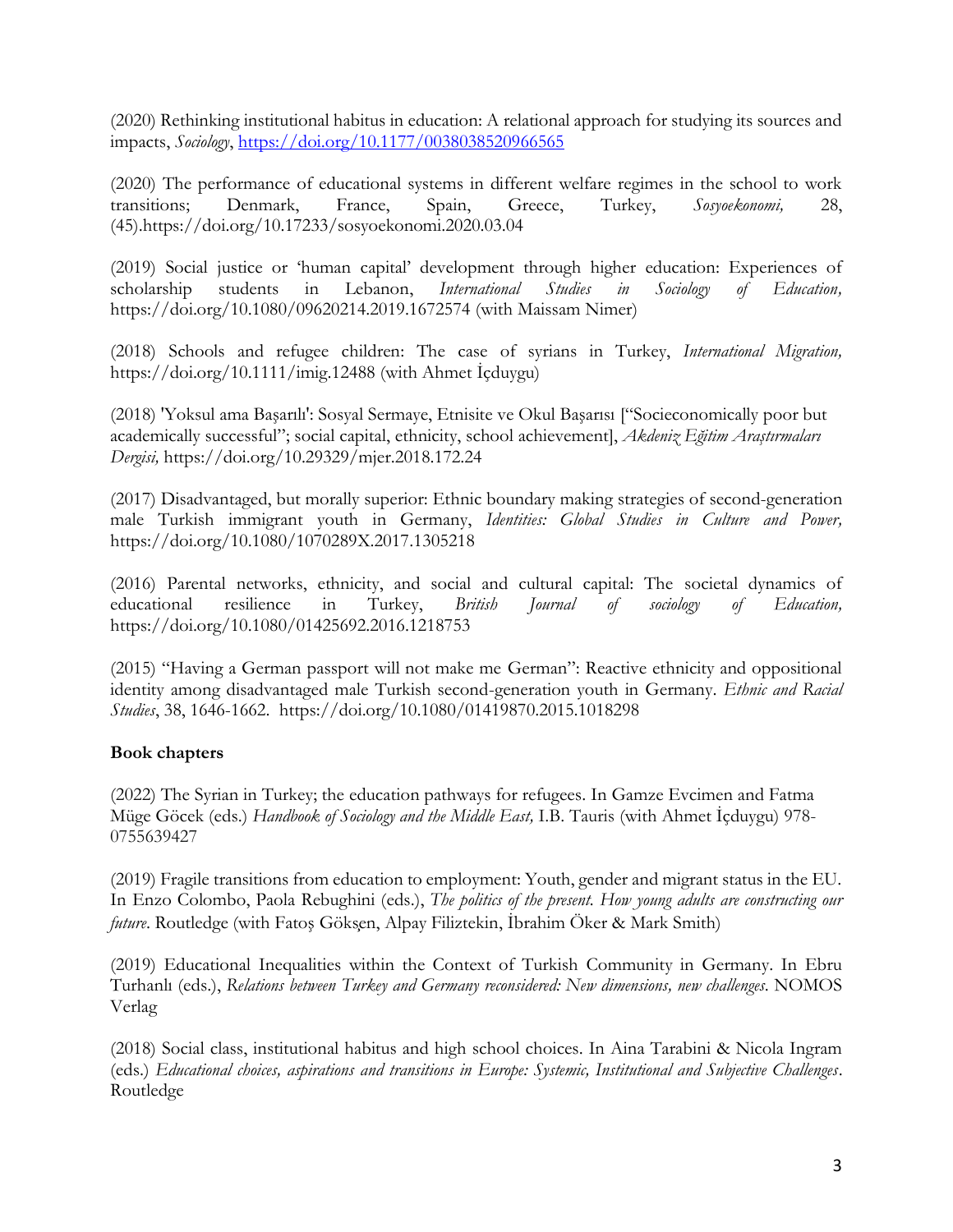(2017) Policymaking and gender mainstreaming. In Jacqueline O'Reilly, Clementine Moyart, Tiziana Nazio and Mark Smith (eds.) Youth Employment; Strategic Transitions for Youth Labour in Europe. Crome Publishing (with Fatoş Gökşen, Alpay Filiztekin, Mark Smith & İbrahim Öker)

#### **Book Reviews**

(2012) Kurds of modern Turkey: Migration, neoliberalism and exclusion in Turkish society (by Cenk Saraçoğlu) New Perspectives on Turkey, No: 47: 256-260.

(2015) "Being German, becoming Muslim: Race, religion, and conversion in the New Europe" (by Esra Özyürek) Research and Policy on Turkey, 2015, Vol.1, N.1.

#### **Policy briefs, working papers & technical reports**

(2019) Uluslararası göç. In Aslı Mert. (eds.) *2018 Verileriyle Türkiye'de Toplumsal Cinsiyet Eşitliği,* KOÇ-KAM Yayınları

(2017) How to organize schools for integration of Syrian children in Turkey; constructing inclusive and intercultural institutional habitus in schools, *MiReKoc Policy Brief Series* (with Sinan Erdoğan)

(2016) Vulnerable youth & gender mainstreaming. STYLE Working Papers, WP10.2 Crome Publishing, (with Fatos Göksen, Alpay Filiztekin, Mark Smith, İbrahim Oker & Sinem Kuz)

(2018) TR10 (Istanbul) Regional Migration Profile through International Centre for Migration and Policy Development (ICMPD)

(2018) TR10 (Istanbul) Regional Assessment Report through International Centre for Migration and Policy Development (ICMPD)

(2017) Institutional Habitus and Educational achievement; a comparative case study in Germany and Turkey, Mercator- Istanbul Policy Center Sabancı University

(2016) School Opportunity Structure and Student Achievement in Comparative Perspective, FP7, Marie Curie Actions

(2012). "Early Drop out in Basic Education: Analysis of the Impact of Demographic, Cultural, and Social Factors", TUBITAK (Turkish National Science Foundation) (with Zeynep Cemalcılar and Fatoş Gökşen).

#### **Other publications**

(2016) Eğitimde Kurumsal Ayrımcılık, Eşitsizlik ve Sınıfsal Ayrışma, Birikim, 332

(2016) The walls built by education are hard to climb. *Interview, Saha*, V.1 (special English edition).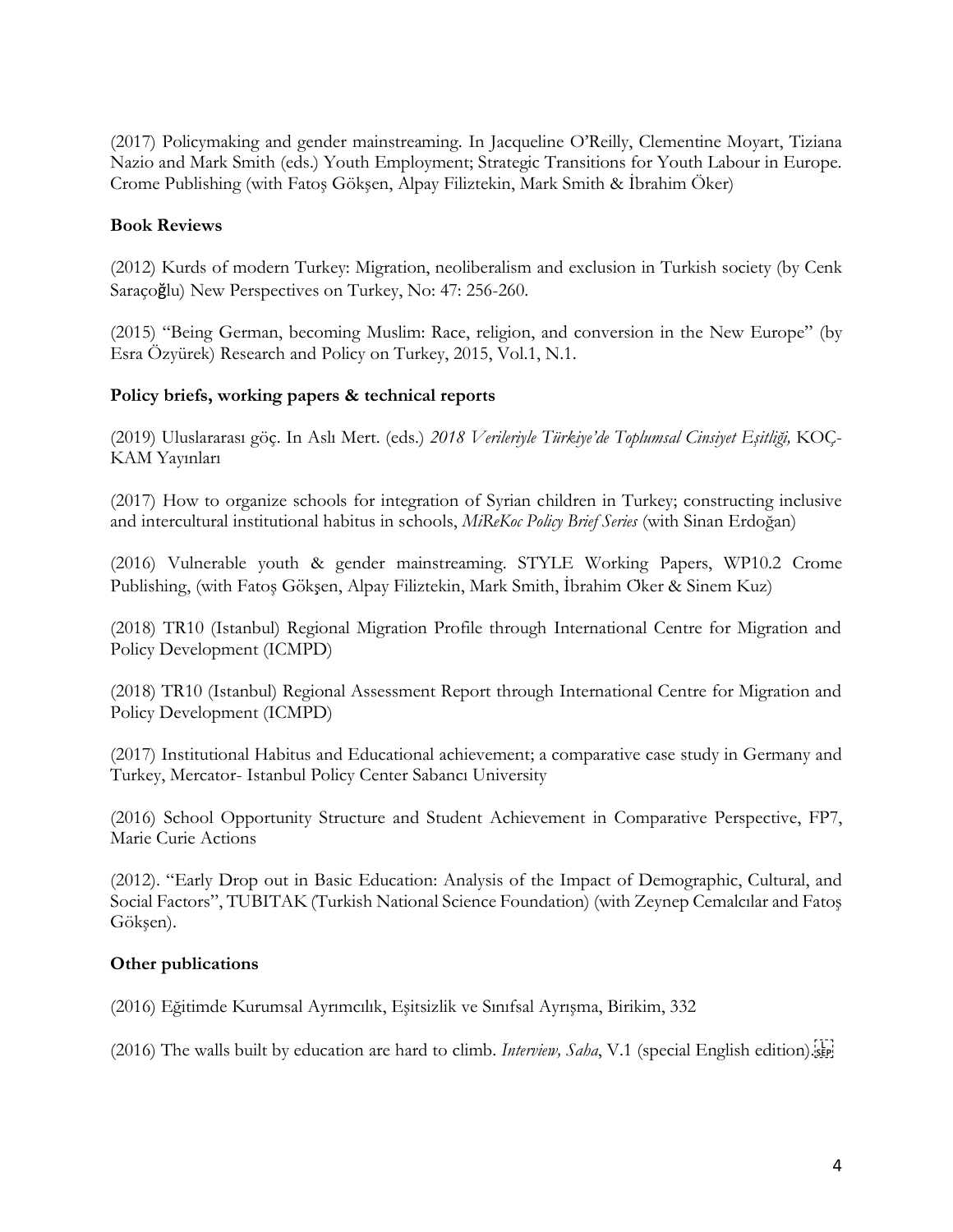(2016) The gentrification- education cycle in Istanbul's gated communities, *Open Democracy* (with Defne Kadıoğlu-Polat)

(2017) Merkezi Standart Sınavlar ve Sınıfsal Ayrışma. *Eleştirel Pedagoji,* Sınav Özel Sayısı, (with Tuğçe Özdemir)

(2014) Neoliberal Politikaların Öğretmen Bilincine Yansıması: Yanlış Bilinç, *Eleştirel Pedagoji*, 35.

(2014) Okul Terki Politikleştirmek", *Eleştirel Pedagoji*, 34.

### **Conferences (selected)**

#### **Minda de Gunzburg Center for European Studies, Social Exclusion and Inclusion Seminar, Harvard University, April 25, 2019**

Invited talk: "Fears, anxieties and resources: Parental strategies for securing children's social mobility in the Turkish educational system.

**Weatherhead Research Cluster on Comparative Inequality and Inclusion, Recognition and Cultural Processes in Comparative Perspective, Harvard University, November 9, 2018** Invited talk: "The determinants of refugee integration in the new international migration regime"

### **Keyman Conference 2018: Education in Turkey, Buffett Institute for Global Studies, Northwestern University, October 18-20, 2018**

Paper: "Social class, institutional habitus and high school choices in Turkey".

#### **Sociologidagarna 2018: Sociology in a Polarized World, Swedish Sociological Association, Lund University, March 7-9, 2018**

Paper: "Institutional habitus and high school choices of working class students in Istanbul"

### **Department of Social and Political Science, Università degli studi di Milano, International Workshop, April 12/13, 2018, The Politics of the Present: How young adults are constructing our future, Milan**

Invited talk: "Social class, institutional habitus and high school choices in Turkey"

### **BSA Bourdieu Study Group's Inaugural Biennial Conference, The contemporary relevance of the work of Pierre Bourdieu, University of Bristol, July 4-6, 2016**

Paper: "Institutional habitus and educational achievement in a comparative perspective between Germany and Turkey".

#### **Education and Integration, University of Bremen, November 19, 2015**

Invited talk: "Reactive ethnicity and educational performance of Turkish second generation youth in Germany"

### **6th EducEight International Conference of Ethnicity and Education: Old Issues, New Insights,** Northumbria University, **July 4-6, 2012**

Paper: "Schooling & ethnic boundaries the reasons and functions of attributing meaning to schooling by school leavers of immigrant background"